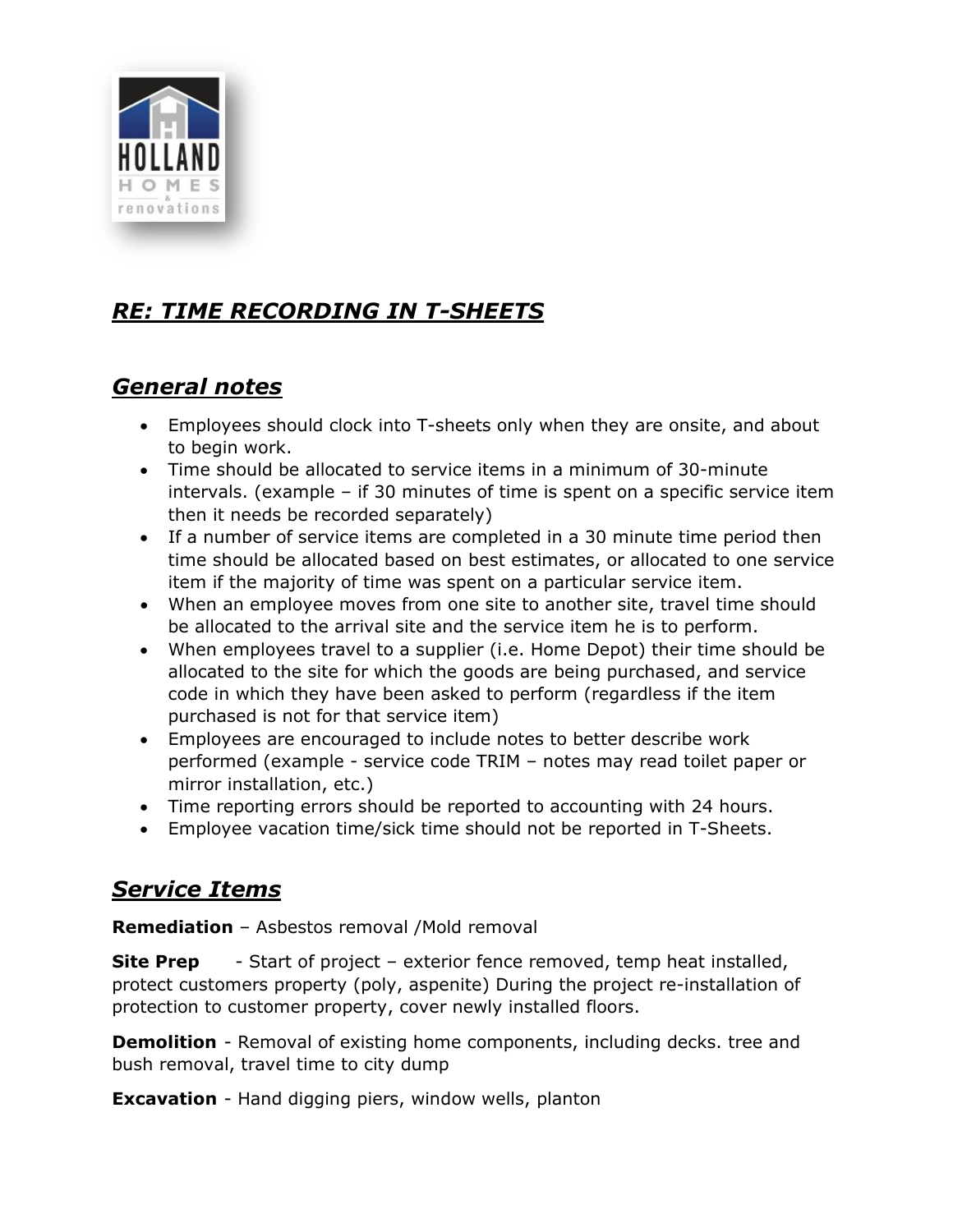**Foundation** - ICF, pour piers, parging, cut concrete for windows

## **Framing**

House framing, exterior decks/stairs, interior rail installation, garage steps, Tyvek, exterior post installation

#### **Windows & Doors**

Installation & foam insulation

## **Siding/Brick**

Siding, brick repairs, strapping of exterior, exterior caulking

## **Facia / Soffit**

Facia/soffit installation, garage door flashing, aluminum work, eavestroughs

#### **Roofing**

#### **Heating**

Exhaust fans (kitchen, bath), hood fans, heat grates, thermostats

## **Plumbing**

Sump pits, shower doors, shower bases (including quartz)

## **Insulation**

#### **Drywall**

Load drywall, boarding, taping

#### **Kitchen**

Ikea kitchen, bath vanities

#### **Ceramic**

Floors, walls, backsplash -ditira mat installation, plywood subfloors, running cable for heated floors

## **Flooring**

Hardwood, laminate, sand & screw, capping stairs

#### **Trim**

Baseboards, casing, shelving, toilet paper holders, towel bars, mirrors

#### **Painting**

Painting exterior posts, excludes touch-up painting